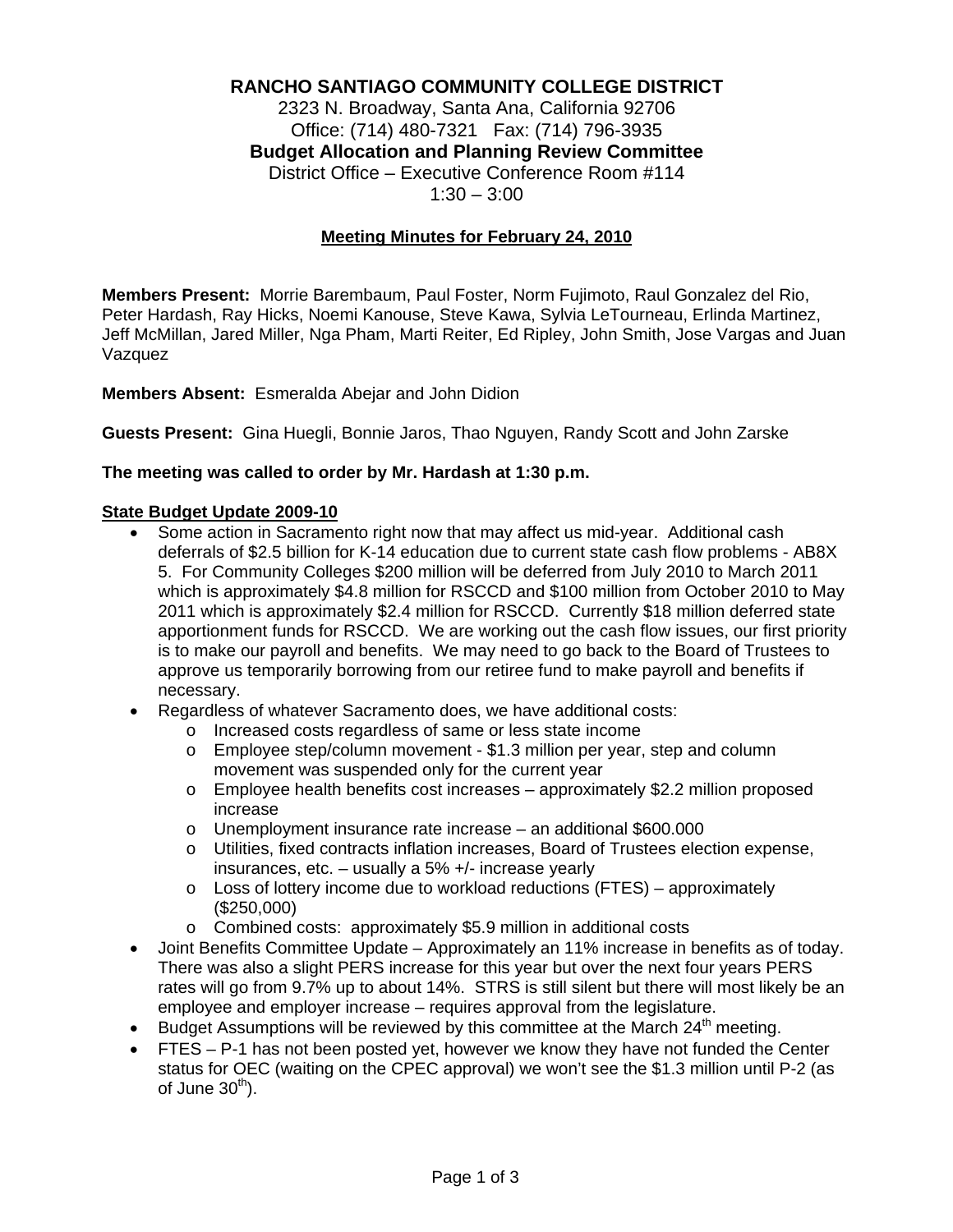# **Accreditation**

Ms. Jaros informed the committee that both colleges have a follow-up report due by October  $15<sup>th</sup>$ , we have to address District Recommendation #1 for SAC and Recommendation #3 for SCC the recommendations are not exactly the same. The Accreditation Oversight Committee will not make decisions on the report but will make sure the process is followed correctly and that the recommendations are answered on time. The Accreditation Oversight Committee members are: John Didion, Peter Hardash, John Zarske, Morrie Barembaum, Steve Kawa and Bonnie Jaros. Mr. Kawa may be replaced by a faculty member, either Mr. Randy Scott or Mr. Alex Taeber. The writing team members are: Bonnie Jaros, John Didion and one representative from SCC. BAPR should be the governance committee that links budget to planning and deals with questions such as: linking budget to planning, what is the relationship of budget assumptions to plans, where are the connections, what are the outcomes of the budget process how do they tie into the plans and review of the budget allocation model by the BAPR Workgroup which provides documentation and reports to BAPRC. We have to show that BAPR is a planning group as well as a budget group. Accreditation items must be documented on shared governance committee agendas.

The timelines: Please see attached timeline document

Mr. Vazquez read the following Recommendations, discussion ensued on the difference in wording on each recommendation including some differences in the standards.

# Santa Ana Recommendation:

The team recommends that the district evaluate its planning processes, including the integration of technology, staffing and facilities master plans to ensure the budget is used as a planning tool to achieve its strategic goals. As part of this integration, the team recommends that the allocation model for resources be based on the plans, program reviews and the sustainability of the planning process and that the outcomes from these activities be formally and broadly communicated to ensure quality. This requires that the District evaluate the outcomes of the budget process and use that data in subsequent budget development. (Standards I.A.1, I.A.3, I.B.4, I.B.6, II.A.1, II.A.2.f, III.D.1, III.D.2, III.D.3, IV.B.3.a, IV.B.3.b)

# Santiago Canyon Recommendation:

The team recommends that the district evaluate its planning processes, including the integration of technology, staffing and facilities master plans to ensure the budget is used as a planning tool to achieve both district and college its strategic goals. As part of this integration, the team recommends that the district resource allocation model for resources be based on the plans, program reviews and actual budgetary performance, the sustainability of the planning process and that the outcomes from these activities be formally and broadly communicated to ensure quality. This requires that the District evaluate the outcomes of its planning/budgetary process and use that data in subsequent budget development. (Standards I.A.1, I.A.3, I.B.4, I.B.6, II.A.1, II.A.2.f, IIIB2d, III.D.1, III.D.2, III.D.3, IV.B.3.a, IV.B.3.b)

Dr. Martinez asked that we document the number of the Standard being discussed on meeting notes.

Ms. Jaros recommends that Accreditation is listed on each BAPR Agenda and at least one specific item related to the recommendation list is up for discussion.

Mr. Smith asked that we show the measureable effect be cited such as down sizing.